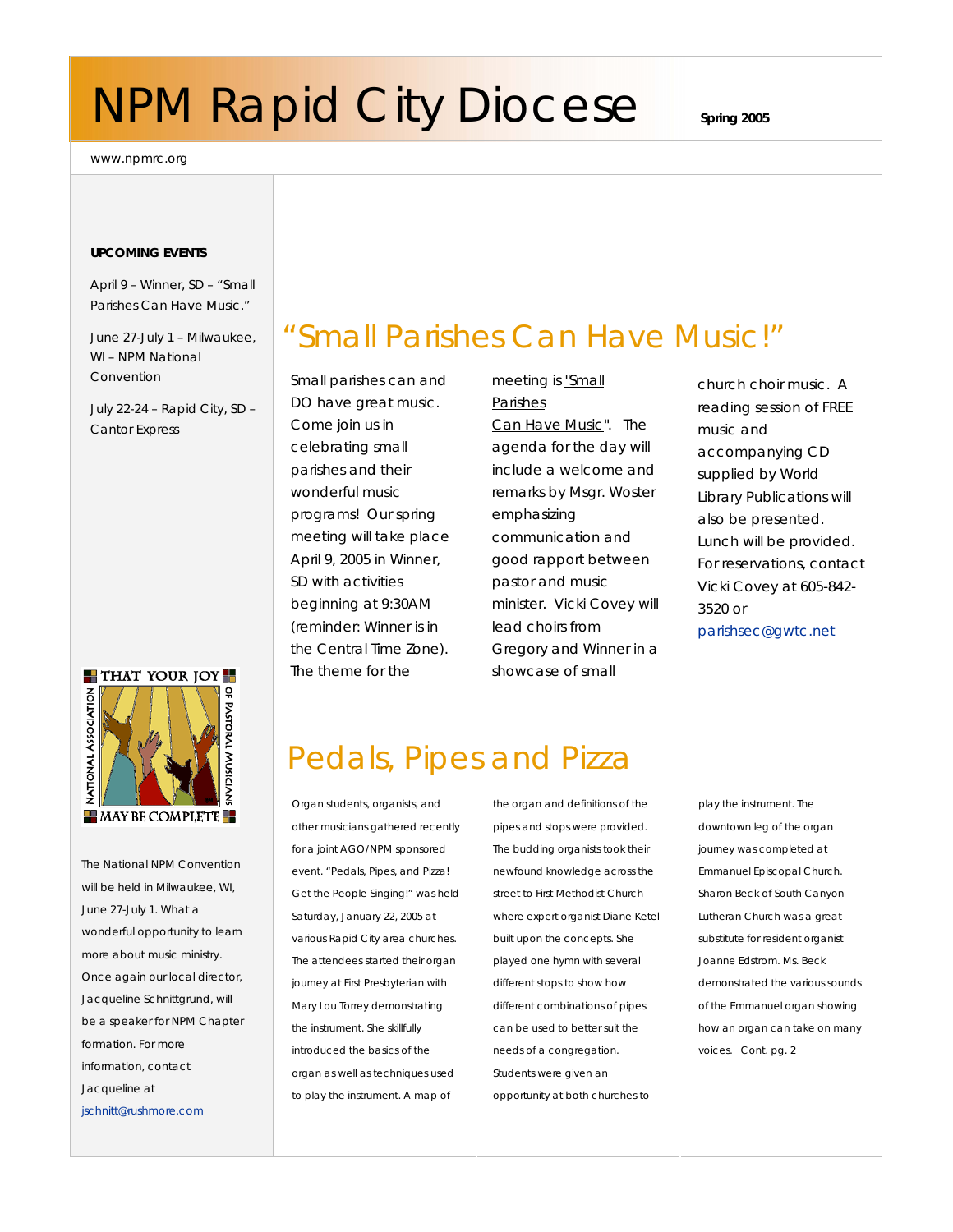#### **2 TYPE TITLE HERE**



*O that today you would listen to his voice! Do not harden your hearts…* 

*Psalm 95:7-8* 

#### NPM Cantor Express

NPM is sponsoring a Cantor Express on July 22-24 at St. Martin's Monastery. Cantors, song leaders, directors, pastors, accompanists, liturgy leaders, and interested musicians are encouraged to attend. Nationally recognized clinicians will feature voice &

#### **Pedals, Pipes, cont.**

A pizza lunch was enjoyed and a short business meeting was held at the Cathedral of Our Lady of Perpetual Help. Justin Matters, a local organ

communications lab time, prayer, and assessment dialogue plus tips on preparing the psalm, skill enhancement instruction for the voice and gestures, and emphasis of prayerful communication with the assembly. Tentative plans involve registration

builder and professional organist, completed the journey. He talked of the many ways organs can facilitate congregation singing and then expertly played several pieces to show the

beginning at 3 PM Friday, July 22 with t the last session ending about 4 PM Sunday, July 24. For more information, contact Jacqueline at jschnitt@rushmore.com Brochures for the Cantor Express will be distributed at the meeting in Winner on April 9.

versatility of the Cathedral organ. Mr. Matters, Vicki Covey and Myron Volk led a discussion on how church musicians can get people singing.

> Non-Profit US POSTAGE PAID Permit #520 Rapid City, SD 57702

#### *Rapid City Diocese Chapter Nat'l Assn. Pastoral Musicians*

Jacqueline Schnittgrund, NPM Director C/o Blessed Sacrament **Church** 4500 Jackson Blvd. Rapid City, SD 57702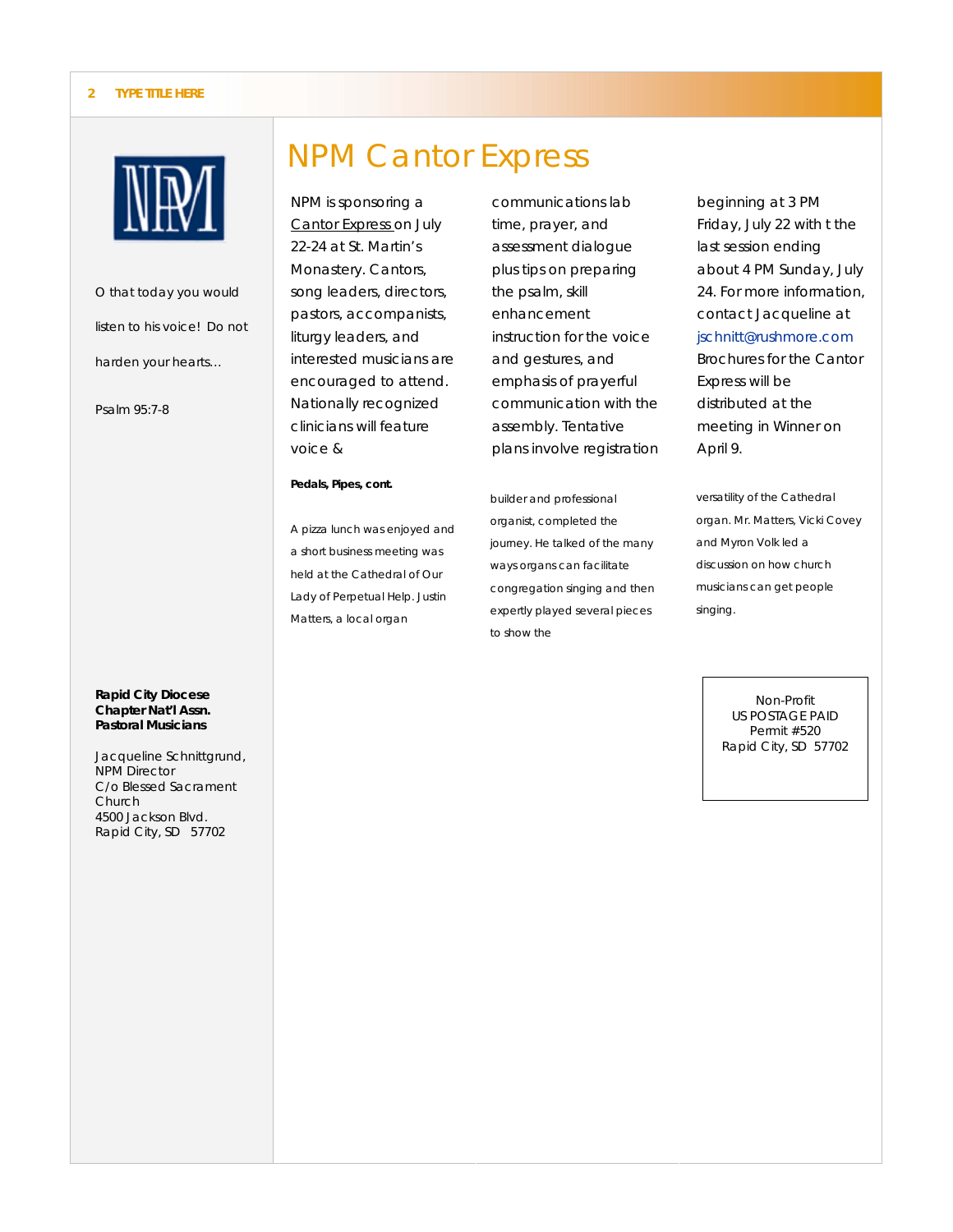The purpose of a newsletter is to provide specialized information to a targeted audience. Newsletters can be a great way to market your product or service, and also to create credibility and build your organization's identity among peers, members, employees, or vendors.

First, determine the audience of the newsletter. This could be anyone who might benefit from the information it contains, for example, employees or people interested in purchasing a product or in requesting your service.

You can compile a mailing list from business reply cards, customer information sheets, business cards collected at trade shows, or membership lists. You might consider purchasing a mailing list from a company.

Next, establish how much time and money you can

spend on your newsletter. These factors will help determine how frequently you publish your newsletter and its length. You should publish your newsletter at least quarterly so that it's considered a consistent source of information. Your customers or employees will look forward to its arrival.

Your headlines are an important part of the newsletter and should be considered carefully.

In a few words, the headline should accurately represent the contents of the story and draw readers into the story.





### Inside **Story** Headline

You can also research articles or find "filler" articles by accessing the World Wide Web. You can write about a variety of topics, but try to keep your articles short.

Much of the content you put in your newsletter can also be used for your Web site. Microsoft Word offers a simple way to convert your newsletter to a Web publication. So, when

you're finished writing your newsletter, convert it to a Web site and post it.

The subject matter that appears in newsletters is virtually endless. You can include stories that focus on current technologies or innovations in your field.

You may also want to note business or economic trends, or make predictions for your customers or clients.

If the newsletter is distributed internally, you might comment upon new procedures or improvements to the business. Sales figures or earnings will show how your business is growing.

Some newsletters include a column that is updated every issue, for instance, an advice column, a book review, a letter from the president, or an editorial. You can also profile new employees or top customers or vendors.

Selecting pictures or graphics is an important part of adding content.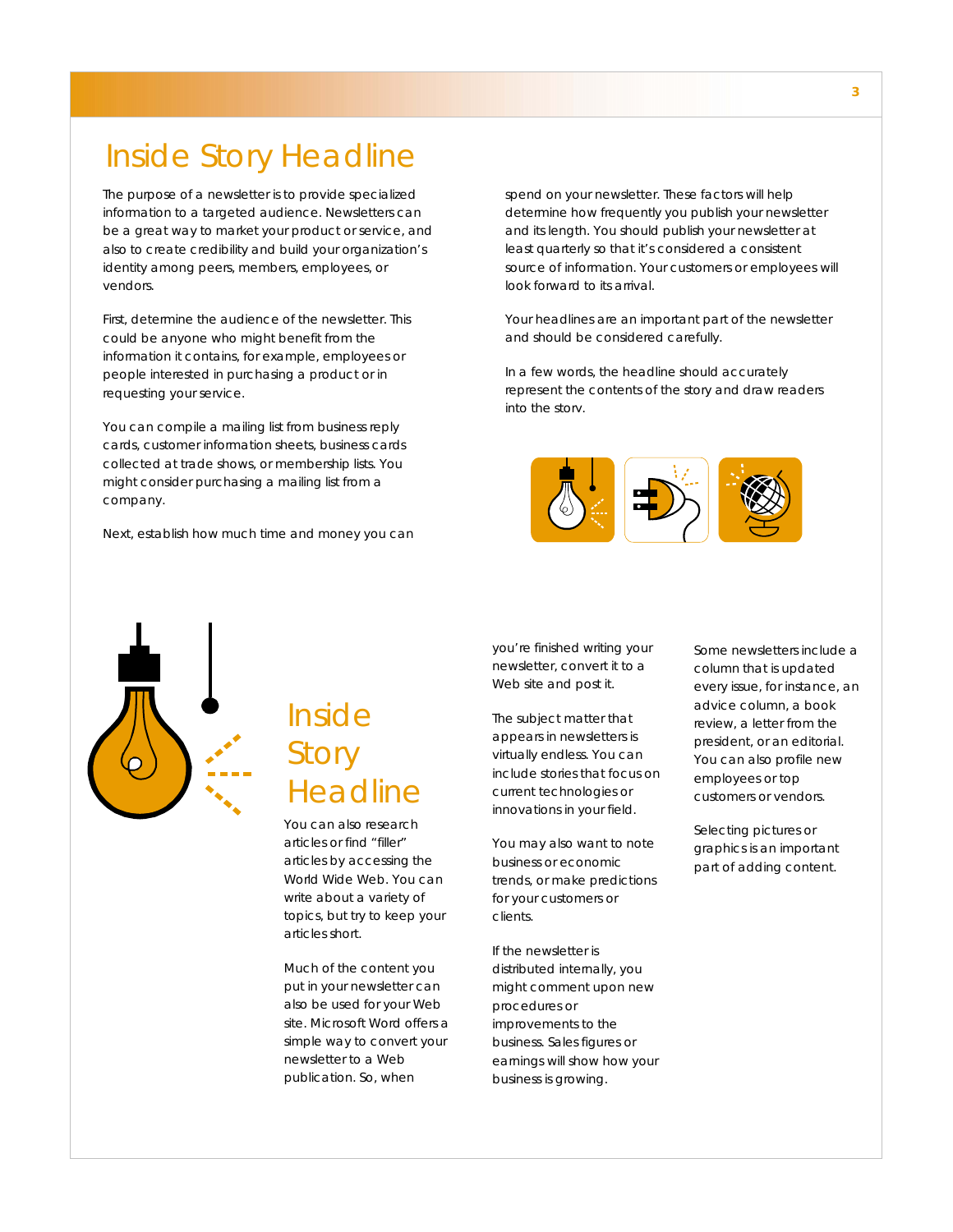



The purpose of a newsletter is to provide specialized information to a targeted audience. Newsletters can be a great way to market your product or service, and also to create credibility and build your organization's identity among peers, members, employees, or vendors.

First, determine the audience of the newsletter. This could be anyone who might benefit from the

information it contains, for example, employees or people interested in purchasing a product or in requesting your services.

You can compile a mailing list from business reply cards, customer information sheets, business cards collected at trade shows, or membership lists. You might consider purchasing a mailing list from a company.

#### Inside Story Headline

Next, establish how much time and money you can spend on your newsletter. These factors will help determine how frequently you publish your newsletter and its length. You should publish your newsletter at least quarterly so that it's considered a consistent source of information. Your customers or employees will look forward to its arrival.

Your headlines are an important part of the

newsletter and should be considered carefully.

In a few words, a headline should accurately represent the contents of the story and draw readers into the story. Develop the headline before you write the story. This way, the headline will help you keep the story focused.

#### Inside Story Headline

The purpose of a newsletter is to provide specialized information to a targeted audience. Newsletters can be a great way to market your product or service, and also to create credibility and build your

organization's identity among peers, members, employees, or vendors.

First, determine the audience of the newsletter. This could be anyone who might benefit from the

information it contains, for example, employees or people interested in purchasing a product or in requesting your services.

You can compile a mailing list from business reply

cards, customer information sheets, business cards collected at trade shows, or membership lists. You might consider purchasing a mailing list from a company.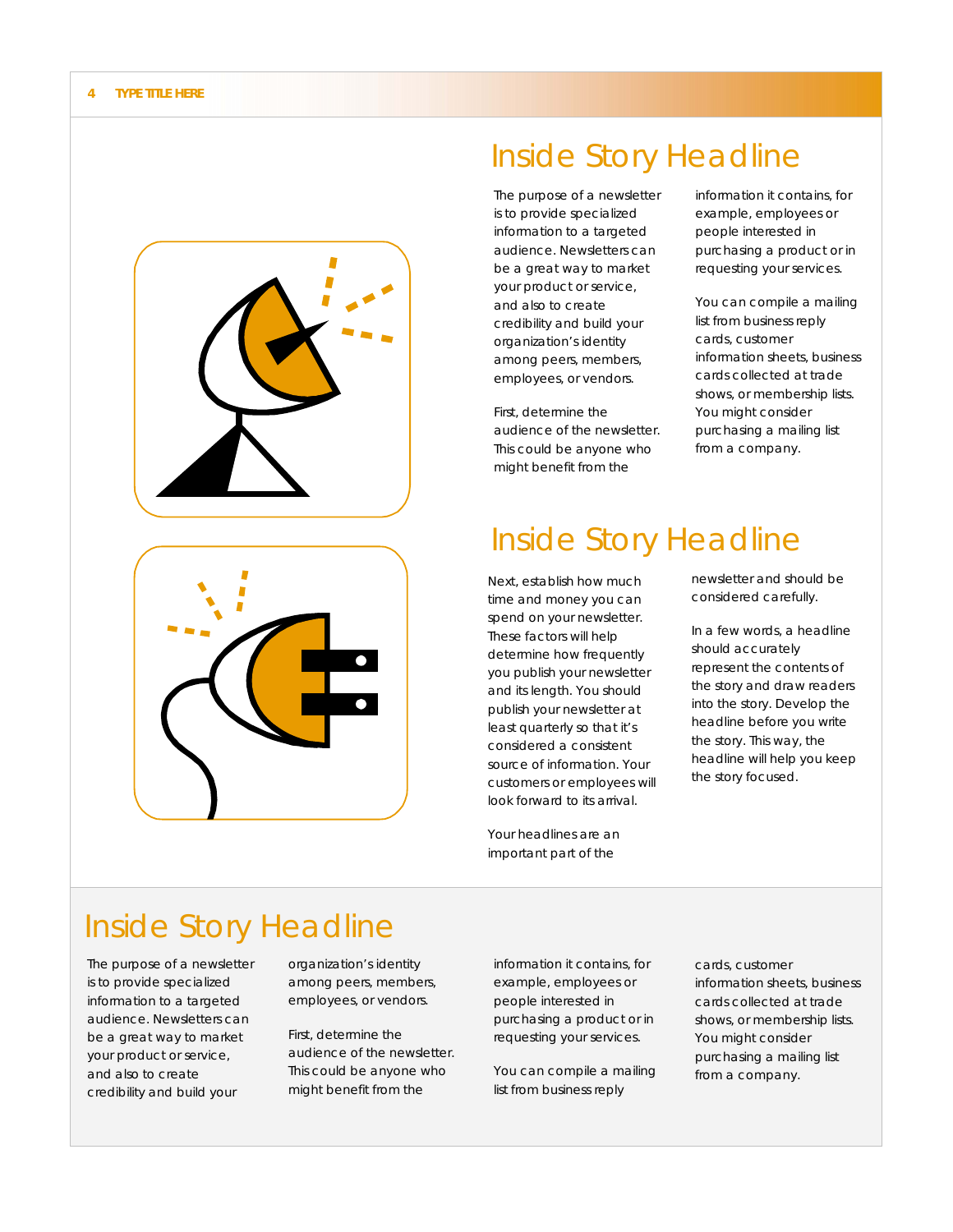The purpose of a newsletter is to provide specialized information to a targeted audience. Newsletters can be a great way to market your product or service, and also to create credibility and build your organization's identity among peers, members, employees, or vendors.

First, determine the audience of the newsletter. This could be anyone who might benefit from the information it contains, for example, employees or people interested in purchasing a product or in requesting your services.

You can compile a mailing list from business reply cards, customer information sheets, business cards collected at trade shows, or membership lists. You might consider purchasing a mailing list from a company.

Next, establish how much time and money you can spend on your newsletter. These factors will help determine how frequently you publish your newsletter and its length. You should publish your newsletter at least quarterly so that it's considered a consistent source of information. Your

customers or employees will look forward to its arrival.

Your headlines are an important part of the newsletter and should be considered carefully.



*"To catch the reader's attention, place an interesting sentence or quote from the story here."* 

#### Inside Story Headline

You can also research articles or find "filler" articles by accessing the World Wide Web. You can write about a variety of topics, but try to keep your articles short.

Much of the content you put in your newsletter can also be used for your Web site. Microsoft Word offers a simple way to convert your newsletter to a Web publication. So, when you're finished writing your newsletter, convert it to a Web site and post it.

The subject matter that appears in newsletters is virtually endless. You can include stories that focus on current technologies or innovations in your field.

You may also want to note business or economic trends, or make predictions for your customers or clients.

If the newsletter is distributed internally, you might comment upon new procedures or improvements to the business. Sales figures or earnings will show how your business is growing.

Some newsletters include a column that is updated

every issue, for instance, an advice column, a book review, a letter from the president, or an editorial. You can also profile new employees or top customers or vendors.

Selecting pictures or graphics is an important part of adding content.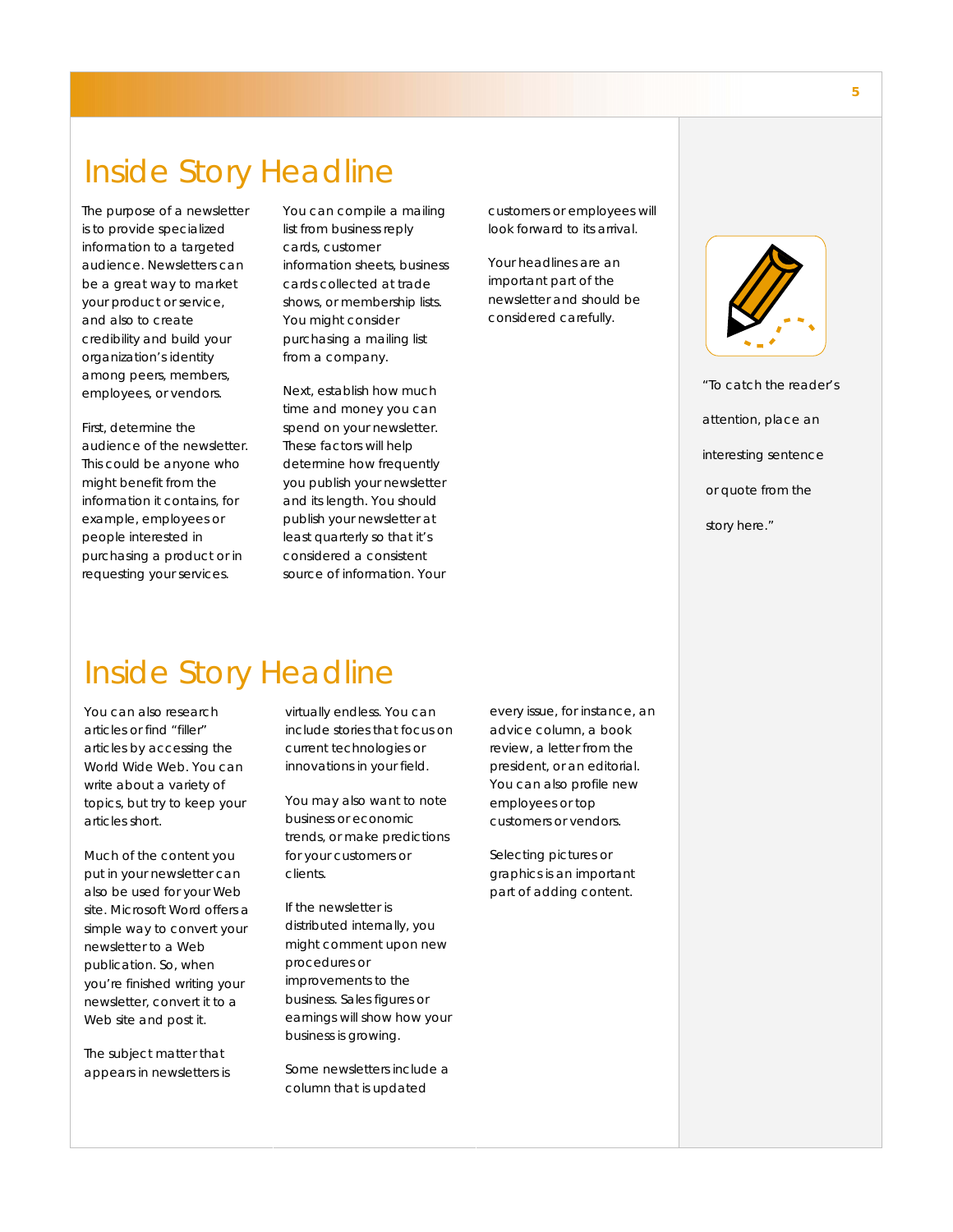#### **6 TYPE TITLE HERE**



*"To catch the reader's attention, place an interesting sentence or quote from the story here."* 

#### Inside Story Headline

The purpose of a newsletter is to provide specialized information to a targeted audience. Newsletters can be a great way to market your product or service, and also to create credibility and build your organization's identity among peers, members, employees, or vendors.

First, determine the audience of the newsletter.

This could be anyone who might benefit from the information it contains, for example, employees or people interested in purchasing a product or in requesting your services.

You can compile a mailing list from business reply cards, customer information sheets, business cards collected at trade shows, or membership lists.

You might consider purchasing a mailing list from a company.

### Inside Story Headline

Much of the content you put in your newsletter can also be used for your Web site. Microsoft Word offers a simple way to convert your newsletter to a Web publication. So, when you're finished writing your newsletter, convert it to a Web site and post it.

The subject matter that appears in newsletters is virtually endless. You can include stories that focus on current technologies or innovations in your field.

You may also want to note business or economic trends, or make predictions for your customers or clients.

If the newsletter is distributed internally, you might comment upon new procedures or vendors needs.

Selecting pictures or graphics is an important part of adding content to your newsletter.

### Inside Story Headline

Much of the content you put in your newsletter can also be used for your Web site. Microsoft Word offers a simple way to convert your newsletter to a Web publication. So, when you're finished writing your newsletter, convert it to a Web site and post it.

The subject matter that appears in newsletters is

virtually endless. You can include stories that focus on current technologies or innovations in your field.

You may also want to note business or economic trends, or make predictions for your customers or clients.

If the newsletter is distributed internally, you might comment upon new procedures or vendors needs.

Selecting pictures or graphics is an important part of adding content to your newsletter.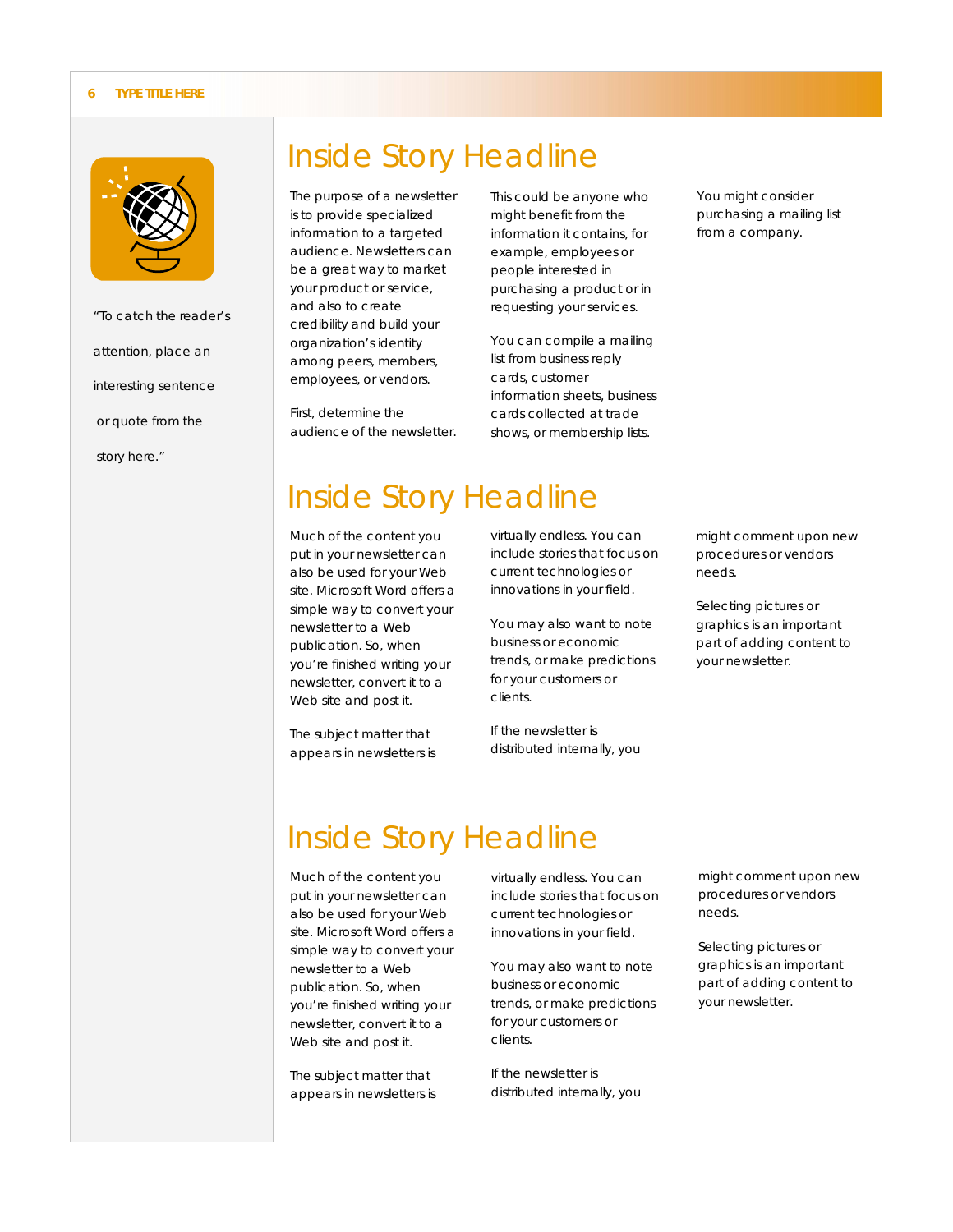The purpose of a newsletter is to provide specialized information to a targeted audience. Newsletters can be a great way to market your product or service, and also to create credibility and build your organization's identity among peers, members, employees, or vendors.

First, determine the audience of the newsletter. This could be anyone who might benefit from the

information it contains, for example, employees or people interested in purchasing a product or in requesting your services.

You can compile a mailing list from business reply cards, customer information sheets, business cards collected at trade shows, or membership lists. You might consider purchasing a mailing list from a company.

Next, establish how much time and money you can spend on your newsletter. These factors will help determine how frequently you publish your newsletter and its length. You should publish your newsletter at least quarterly so that it's considered a consistent source of information. Your customers or employees will look forward to its arrival.



*"To catch the reader's attention, place an interesting sentence or quote from the story here."* 

### Inside Story Headline

In a few words, a headline should accurately represent the contents of the story and draw readers into the story. Develop the headline before you write the story. This way, the headline will help you keep the story focused.

headlines include Product Wins Industry Award, New Product Can Save You Time, Membership Drive Exceeds Goals, and New Office Opens Near You.

One benefit of using your newsletter as a promotional tool is that you can reuse content from other

marketing materials, such as press releases and market studies.

While your main goal of distributing a newsletter might be to sell your product or services, the key to a successful newsletter is making it useful to your reader.

#### Examples of possible

#### Inside Story Headline

The purpose of a newsletter is to provide specialized information to a targeted audience. Newsletters can be a great way to market your product or service, and also to create credibility and build your organization's identity among peers, members, employees, or vendors.

First, determine the audience of the newsletter. This could be anyone who might benefit from the

information it contains, for example, employees or people interested in purchasing a product or requesting your service.

You can compile a mailing list from business reply cards, customer information sheets, business cards collected at trade shows, or membership lists. You might consider purchasing a mailing list from a company.

Next, establish how much time and money you can spend on your newsletter. These factors will help determine how frequently you publish your newsletter and its length. You should publish your newsletter at least quarterly so that it's considered a consistent source of information. Your customers or employees will look forward to its arrival.